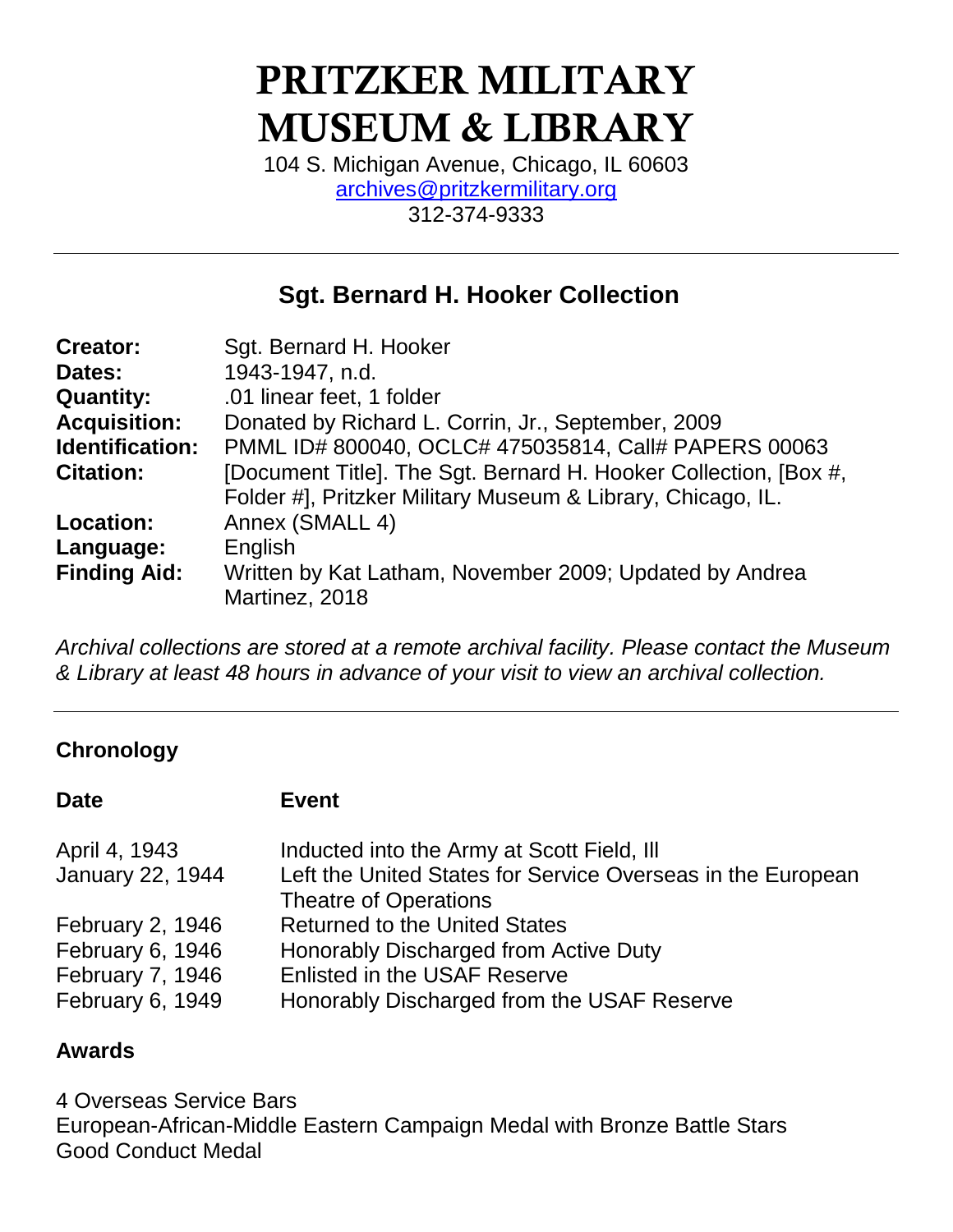World War II Victory Medal Good Conduct Ribbon Rifle & Pistol Marksman Medal

Battles and Campaigns:

Rome – Arno Northern Apennines

#### **Scope and Content of the Collection**

The Sgt. Bernard H. Hooker Collection contains a New Testament Bible, a notebook with handwritten notes, induction and discharge certificates, foreign currency, "There's a Bomber in the Air" sheet music, and other miscellaneous cards. The entire collection is contained within one legal sized document folder.

#### **Arrangement**

The Sgt. Bernard H. Hooker Collection arrived in no discernable order. Due to the small size of the collection, the papers were left in the order they were received.

#### **Rights**

Copyrights held by Richard L. Corrin, Jr. were transferred to the Pritzker Military Museum & Library. All other rights are held by the author or publisher. Users assume responsibility for following copyright laws as established by US Code Title 17.

#### **Key Subjects**

This collection is indexed under the following headings in the Library's online catalog. Researchers interested in materials about related topics, persons, or places should search the catalog using these subject headings.

#### **Names**

Hooker, Sgt. Bernard H.

#### **Subjects**

United States. Army Air Forces. World War, 1939-1945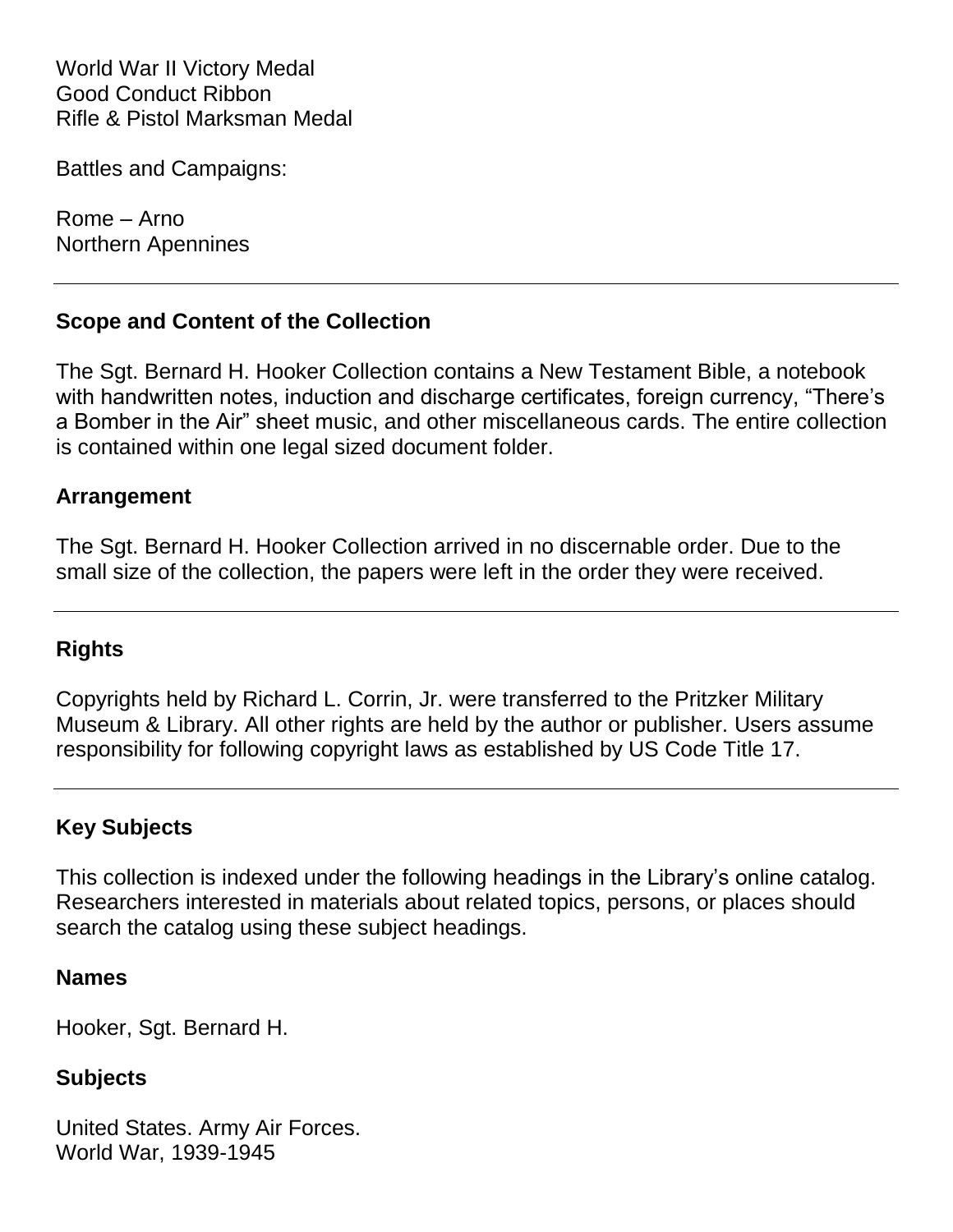# **Container List**

**Folder Title Dates**

# **1 Sgt. Bernard H. Hooker Collection**

| <b>New Testament Bible</b>                                  |      |
|-------------------------------------------------------------|------|
| <b>Pocket Notebook</b>                                      |      |
| "There's a Bomber in the Air" Sheet Music                   | n.d. |
| Handwritten Note about Hooker Marriage                      | n.d. |
| 1/2 Mark Dutch Currency                                     | 1944 |
| 5 Francs Algerian Currency                                  |      |
| "So Long Soldier" Booklet                                   | n.d. |
| <b>Separation Qualification Record</b>                      | 1946 |
| Order to Report for Induction                               | 1943 |
| Honorable Discharge Certificate                             | 1946 |
| Honorable Discharge Certificate                             | 1946 |
| Army Air Forces Certificate of Appreciation for War Service | n.d. |
| Motor Vehicle Mechanics' Tool Sets                          | n.d. |
| <b>State of Illinois Service Recognition Certificate</b>    | 1947 |
| <b>Holiday Card</b>                                         | 1945 |
| Your Monthly Letter From the Army, "Know His Insignia, Too" | n.d. |
| <b>Handwritten Timeline of Military Service</b>             | n.d. |
| State of Illinois Warrant of Appreciation Card              |      |
| Card Sized Copy of Separation Qualification Record          |      |
| WWII Army Air Force Veteran ID Card                         |      |
| Fred Graham's E.M. Club Card, Landsberg, Germany            |      |